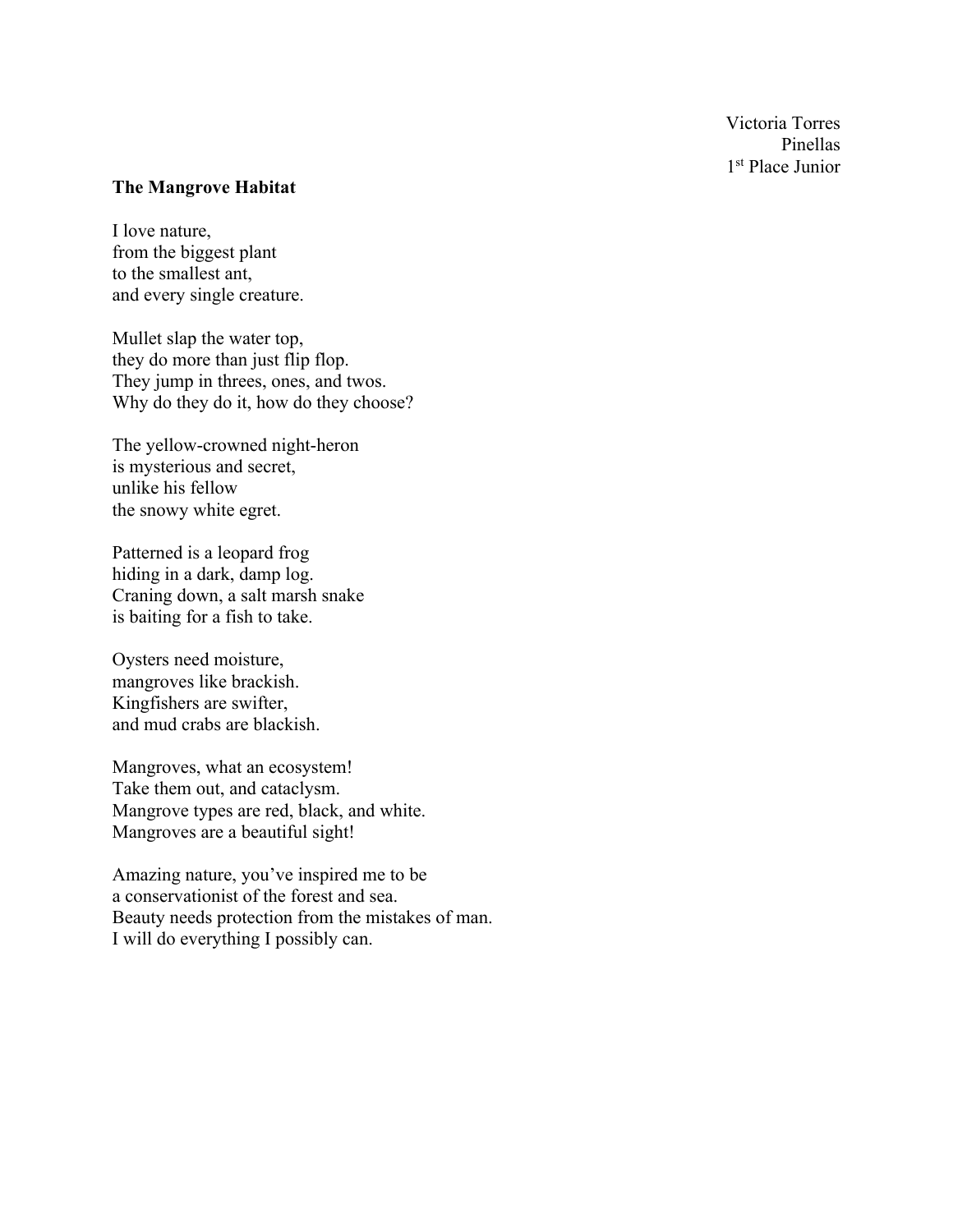Hayden Barr Pinellas 2nd Place Junior

### **Squirrels**

**S**cale the pine trees like it's nothing **Q**uick to move away from you **U**nder the oaks gathering acorns **I**n your attic chewing wires **R**ace across the power lines **R**un the rails of the fences **E**ar-piercing squeaks and scratches Leap from tree to tree **S**ecretly spying on you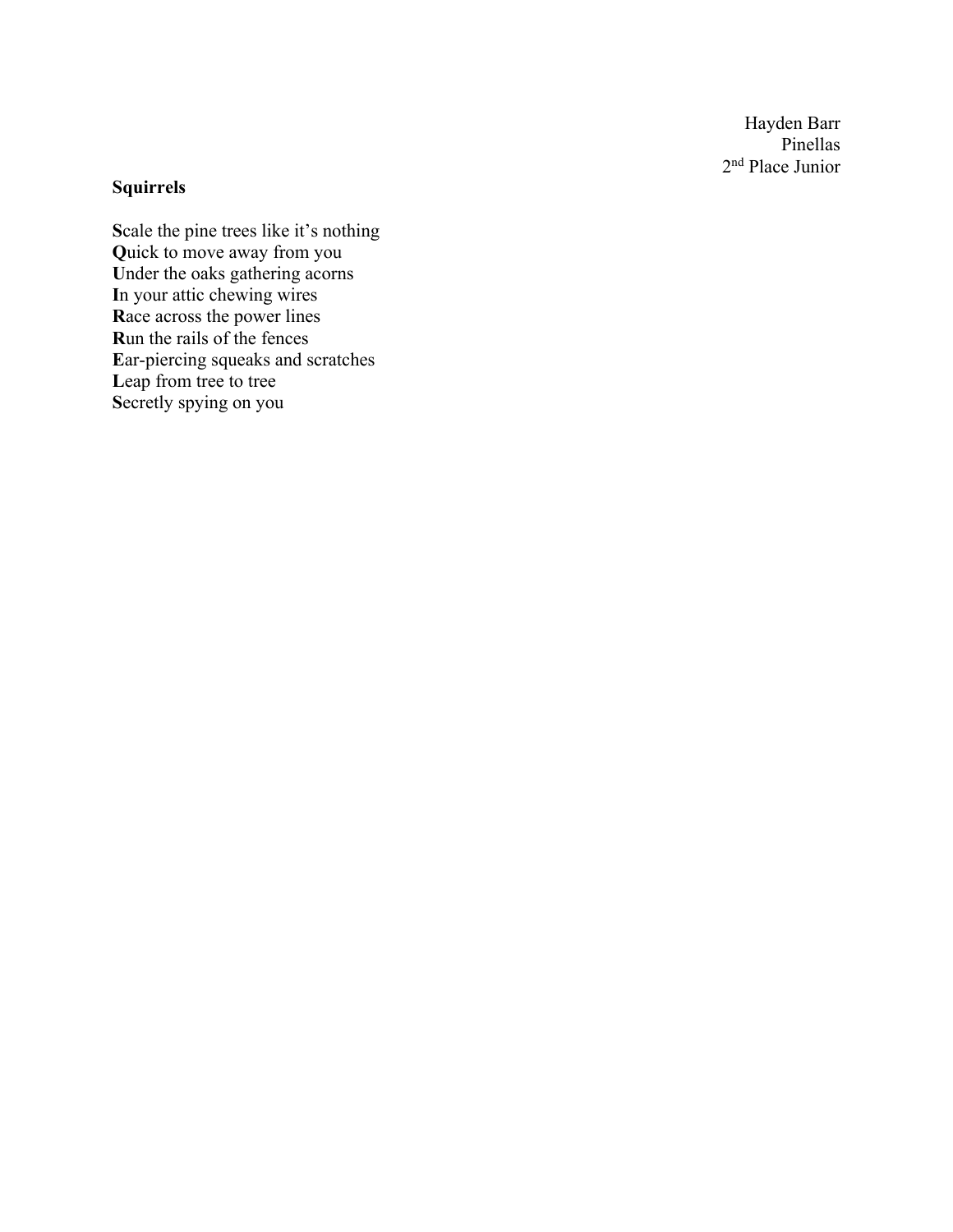Alex Piscane Duval 3rd Place Junior

# **The Love of Trees**

Trees, trees, oh beautiful trees You are home to all the bees You have really colorful leaves You give us oxygen so we can breathe Plant more trees please.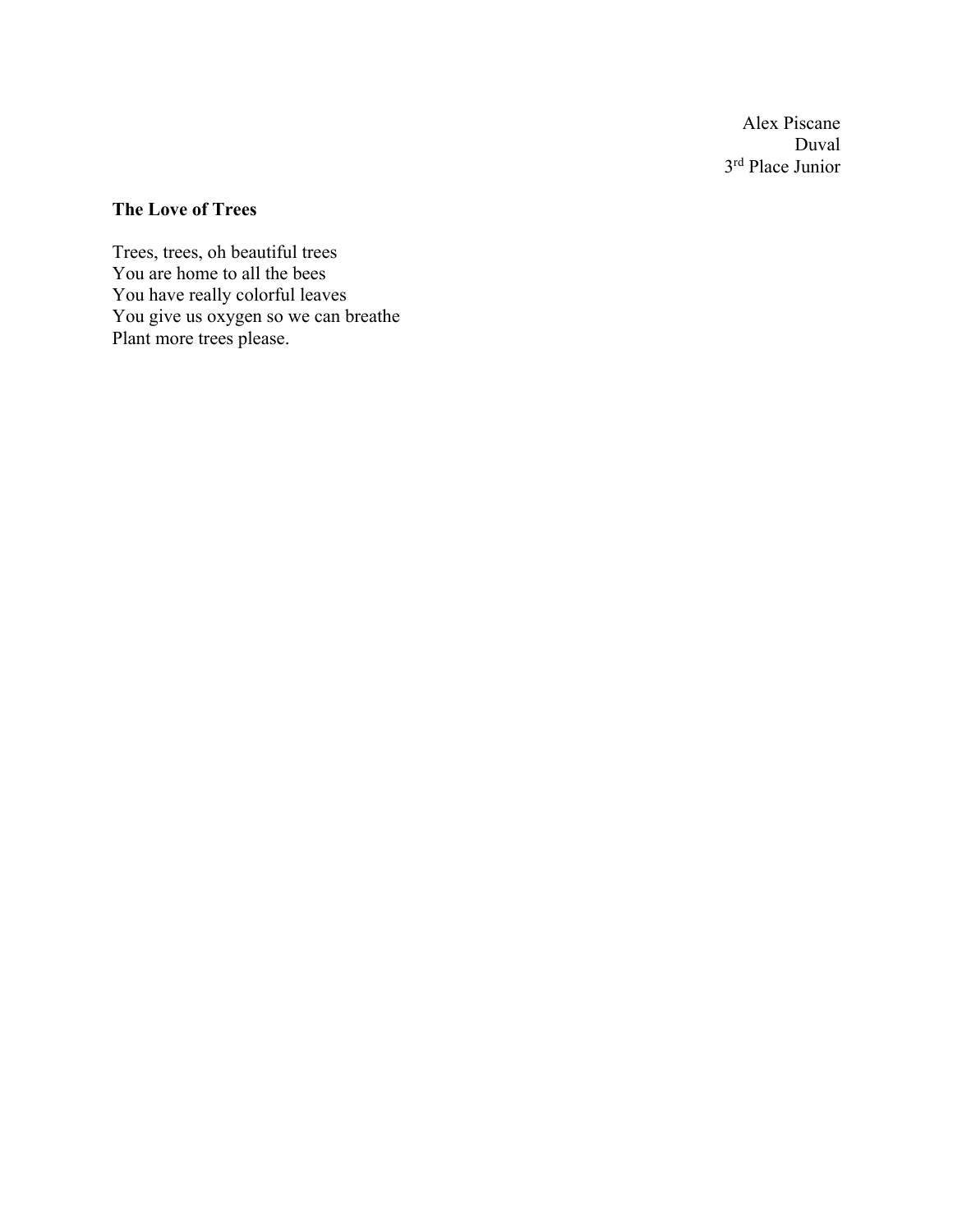Wesley Wood Pinellas Honorable Mention Junior

# **Mangrove Forest**

Where the forest meets the ocean, the walking trees thrive, protecting the land and the young.

The oysters cling and clean the crystal clear water and the young lemon sharks learn to hunt in the jungle gym of the sea.

High up above, in the forest's trees, the ibis birds breed and their babies start to scream.